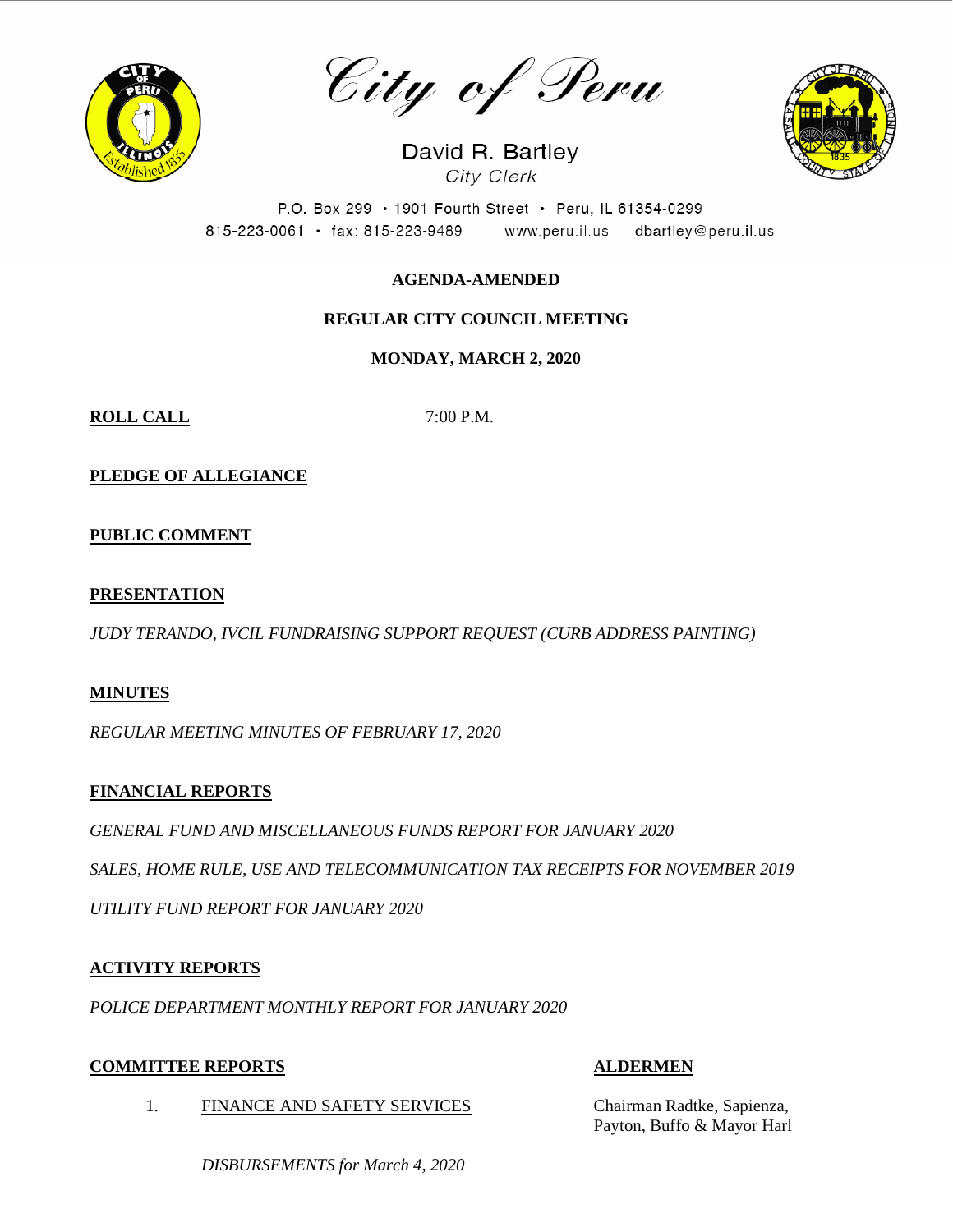*Motion to reinvest \$400,000 in LaSalle State Bank for 36 mos at 1.77% (General Fund Operating Reserve)*

*Motion to reinvest \$50,000 in Axos Bank for 24 mos at 1.55% (Electric Fund Reserve)*

*Motion to authorize renewal of Illinois Valley Regional Airport liability insurance with AIG through Diamond Brothers Insurance for an annual premium of \$10,874*

2. PUBLIC SERVICES Chairman Waldorf, Ferrari,

Lukosus, Ballard & Mayor Harl

*Motion to approve quote from Pinter General Contracting to remove old hangar door and insulate new door for \$16,969.00*

*Motion to approve quote from Powerlift Hydraulic Doors for new Airport Hangar Door system for \$24,284.00*

*Motion to award the 7th Street Water Main improvements to the lowest responsible bidder, SKI Sealcoating & Maintenance, in the amount of \$948,401.75*

*Motion to award the Area 1 Phase 5 sewer separation project to the lowest responsible bidder SKI Sealcoating & Maintenance in the amount of \$1,921,952.77*

*Motion to authorize Edler Power Services to conduct a fault study (based on Ameren changes) in the amount of \$15,000*

## **REPORT OF CITY ATTORNEY/ORDINANCES AND RESOLUTIONS**

*MINUTES OF PUBLIC HEARING ON PETITION OF JOSEPH WITCZAK CONCERNING PROPERTY LOCATED AT 4015 PROGRESS BOULEVARD, PERU, IL* 

*AN ORDINANCE GRANTING A WAIVER AND VARIANCES AS SOUGHT BY THE PETITION OF JOSEPH WITCZAK CONCERNING PROPERTY LOCATED AT 4015 PROGRESS BOULEVARD, PERU, IL* 

*AN ORDINANCE AUTHORIZING ACCEPTANCE OF A UTILITY EASEMENT FROM MATTHEW J. ROTH, CONSTANCE P.A. BROOKS, AND RANDALL S. FILZ (1316 5th Street, Peru, IL)*

*AN ORDINANCE AUTHORIZING ACCEPTANCE OF A UTILTIY EASEMENT FROM MATTHEW J. ROTH, CONSTANCE P.A. BROOKS, AND RANDALL S. FILZ (1316 5th Street, Peru, IL)*

*AN ORDINANCE AMENDING EMPLOYEE MANUAL*

*AN ORDINANCE APPROVING A DRUG & ALCOHOL POLICY*

#### **UNFINISHED BUSINESS**

**NEW BUSINESS**